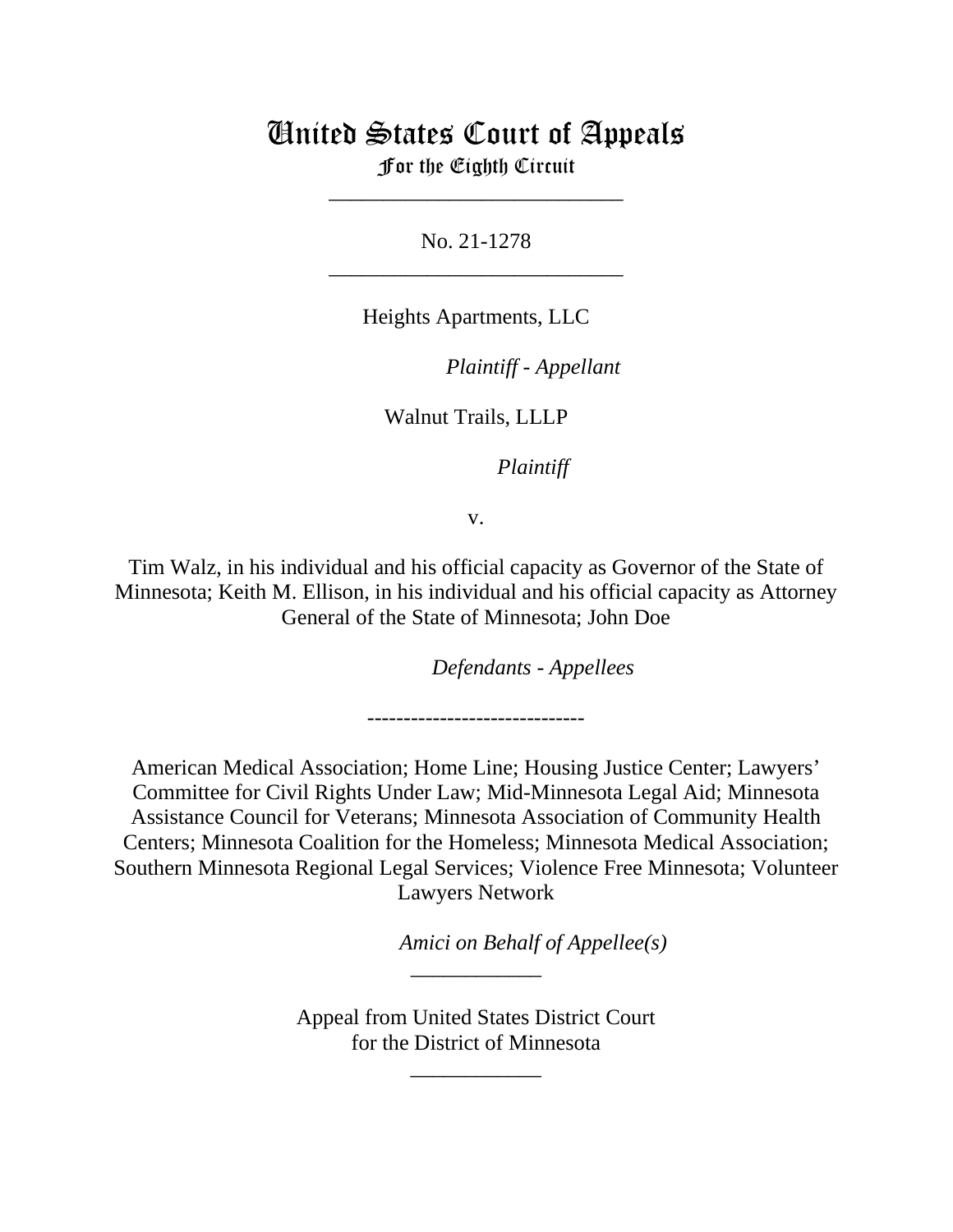Submitted: October 19, 2021 Filed: April 5, 2022

\_\_\_\_\_\_\_\_\_\_\_\_

\_\_\_\_\_\_\_\_\_\_\_\_

Before GRUENDER, ERICKSON, and STRAS, Circuit Judges.

ERICKSON, Circuit Judge.

On March 23, 2020, Minnesota Governor Tim Walz signed an executive order mandating a statewide residential eviction moratorium. The purpose of the moratorium was to alleviate the displacement of families arising out of the COVID-19 pandemic and loss of employment due to widespread business closures. Governor Walz subsequently issued two additional executive orders amending and extending the residential eviction moratorium for an indeterminate time. Heights Apartments, LLC ("Heights"), a property owner of residential rental units in Minnesota, challenged the executive orders, raising claims under 42 U.S.C. § 1983 for violating rights protected under the Contract Clause, First Amendment, Fifth Amendment, and Fourteenth Amendment of the United States Constitution, and under Minnesota law.<sup>[1](#page-1-0)</sup> The district court granted Governor Walz's motion to dismiss and denied Heights' motion for a preliminary injunction as moot.

While this case's controversy does not require a full exposition of the constitutional limits of a state's police powers during a national emergency like a pandemic, we find that Heights has sufficiently pleaded, at the dismissal stage of the proceedings, claims under the Contract Clause and Takings Clause. We reverse and remand for proceedings consistent with this opinion.

<span id="page-1-0"></span><sup>&</sup>lt;sup>1</sup>Below, Heights was a co-plaintiff with Walnut Trails, LLLP, another owner of residential properties in Minnesota. Walnut Trails, LLLP did not appeal.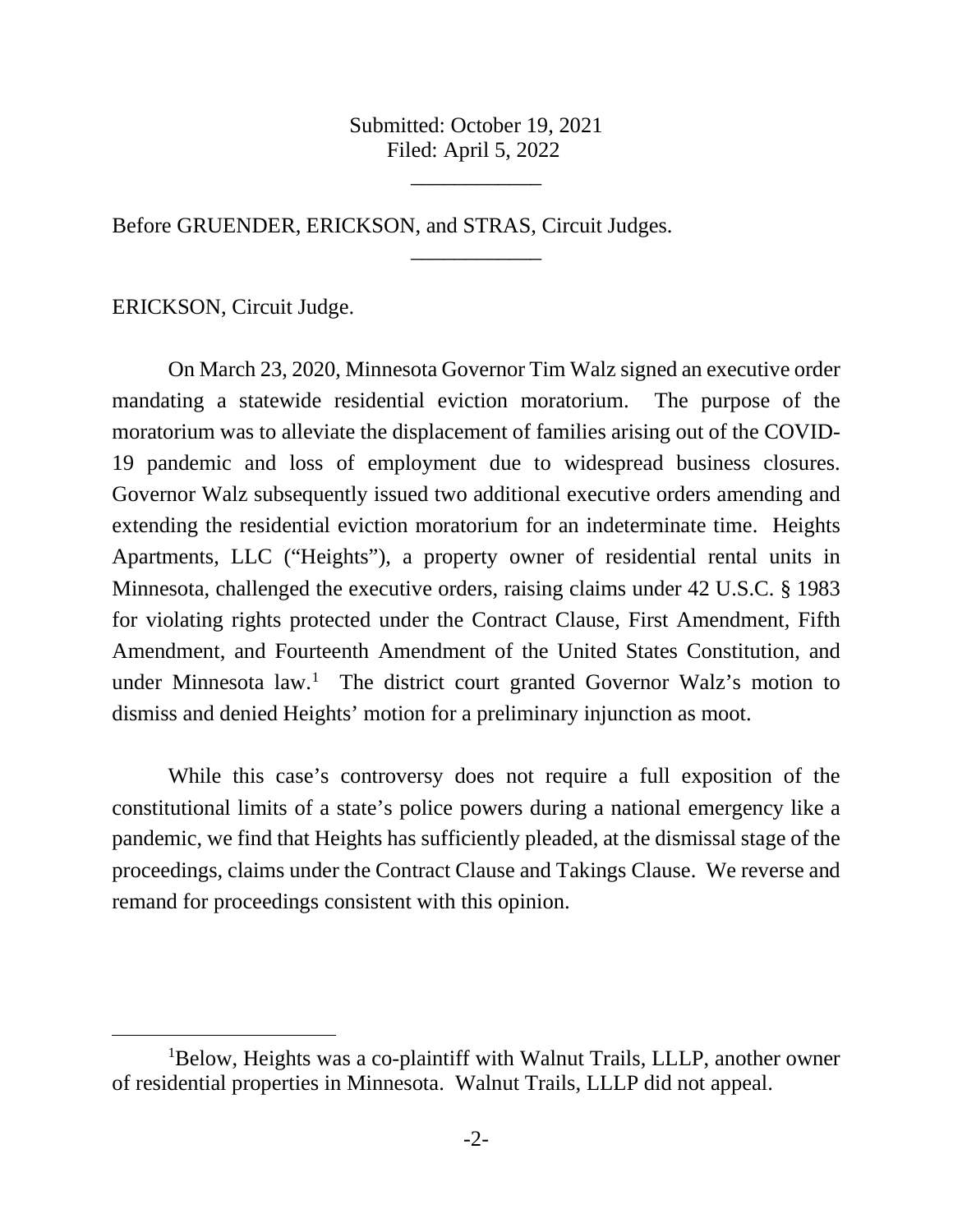#### **I. BACKGROUND**

Shortly after Minnesota reported its first confirmed case of COVID-19 in March of 2020, Governor Walz declared an emergency and issued a number of executive orders intended to alleviate the pandemic's effect on Minnesotans.<sup>[2](#page-2-0)</sup> Salient to this case are Executive Orders  $20-14$  $20-14$ ,  $320-73$  $320-73$ , and  $20-79$ <sup>[5](#page-2-3)</sup> (collectively, the "EOs"), which placed a moratorium on residential evictions in an effort to "allow households to remain sheltered during the peacetime emergency" and threatened criminal sanctions on landlords who violated the terms.

EO 20-14, signed on March 23, 2020, mirrored, in part, an eviction moratorium established by the federal government. Under this EO, while not relieving tenants of their rental obligations, landlords in Minnesota could evict tenants only if they "seriously endanger[ed] the safety of other residents" or engaged in illicit activity, as described in Minn. Stat. § 504B.171, subd. 1. The EO requested, but did not mandate, that financial institutions refrain from foreclosing on landlords' properties if their financial difficulties were related to the COVID-19 pandemic. The EO contained no end date and made willful violations a misdemeanor punishable by imprisonment or a fine. It further granted the Minnesota attorney general discretion to impose other penalties on landlords under Minn. Stat. § 8.31 for violations.

<span id="page-2-0"></span><sup>&</sup>lt;sup>2</sup>See Minn. Exec. Order No. 20-01: Declaring a Peacetime Emergency and Coordinating Minnesota's Strategy to Protect Minnesotans from COVID-19 (March 13, 2020).

<span id="page-2-1"></span><sup>&</sup>lt;sup>3</sup>See Minn. Exec. Order No. 20-14: Suspending Evictions and Writs of Recovery During the COVID-19 Peacetime Emergency (March 23, 2020).

<span id="page-2-2"></span><sup>&</sup>lt;sup>4</sup>See Minn. Exec. Order No. 20-73: Clarifying Executive Order 20-14 Suspending Evictions and Writs of Recovery During the COVID-19 Peacetime Emergency (June 5, 2020).

<span id="page-2-3"></span><sup>&</sup>lt;sup>5</sup>See Minn. Exec. Order No. 20-79: Modifying the Suspension of Evictions and Writs of Recovery During the COVID-19 Peacetime Emergency (July 14, 2020).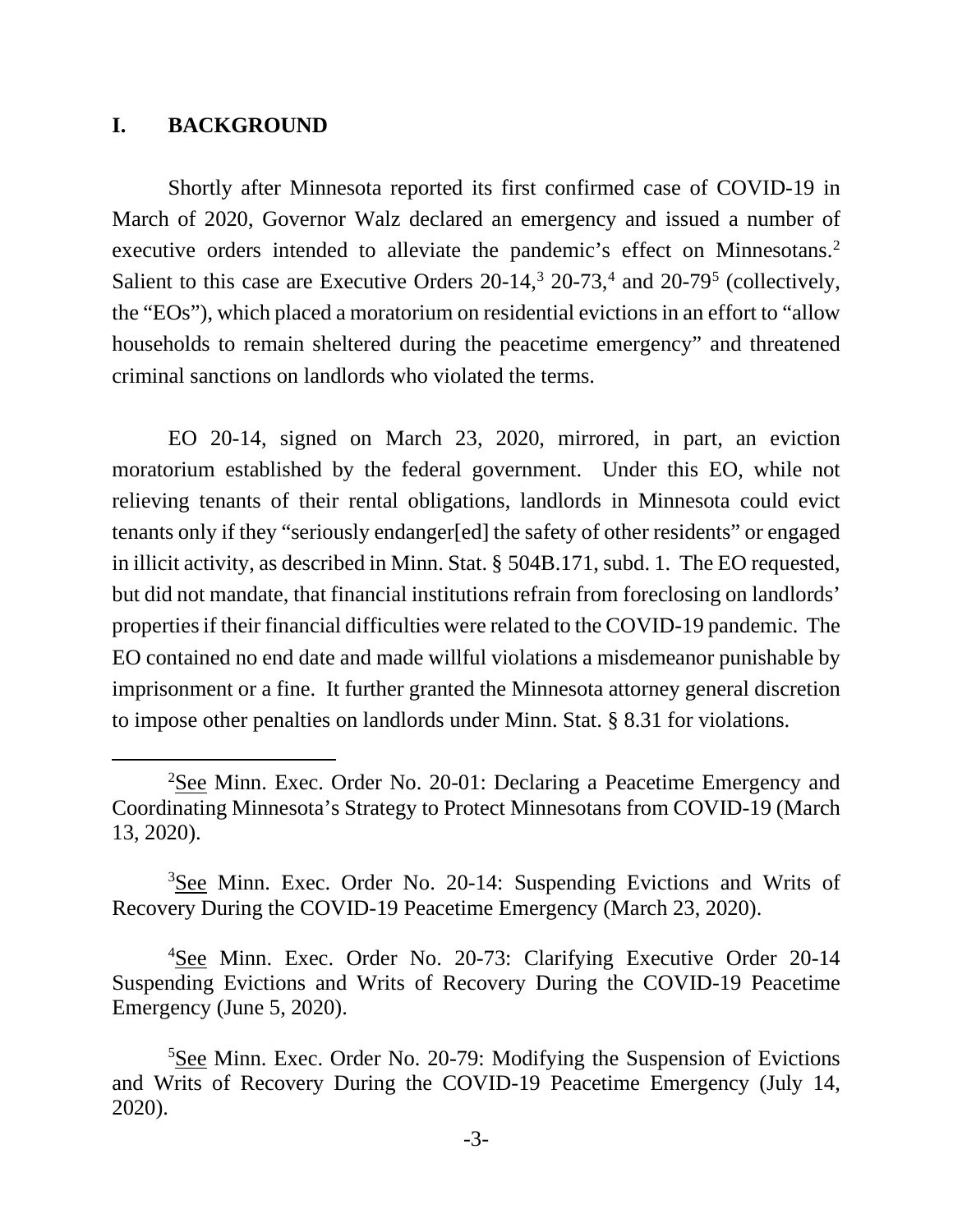On June 5, 2020, Governor Walz signed EO 20-73, which clarified that EO 20-14 also allowed the eviction of tenants who "seriously endanger[ed] the safety of others on the premises" of the leased residential property, rather than just the safety of other tenants. Several weeks later, Governor Walz rescinded EOs 20-14 and 20- 73, and implemented EO 20-79, which also did not relieve tenants of their rent obligations but continued to prohibit landlords from issuing notices of termination, nonrenewal, or eviction, even for tenants who materially violated a lease term (with limited exceptions, noted below) or failed to pay rent. Governor Walz again strongly urged, but did not require, financial institutions to refrain from foreclosing on landlords' properties or imposing late fees when landlords were unable to meet their mortgage obligations because of the pandemic.

EO 20-79 did not apply to tenants who: (1) seriously endangered the safety of other residents; (2) engaged in illicit activity on the leased premises, as described in Minn. Stat. § 504B.171, subd. 1; (3) remained on the property after receiving a notice to vacate or of nonrenewal, but only when the landlord's family needed to move into the unit and would do so within seven days after the tenant vacated the property; or (4) materially violated the lease by seriously endangering the safety of others or significantly damaging property on the leased premises. In cases where the landlords could evict a residential tenant, they were required to give the tenant a seven-day notice of intent to file an eviction in order to "encourage resolutions without court involvement." EO 20-79 had no effective end date. Criminal sanctions for willful violations by landlords were retained.

Heights entered into a purchase contract for three residential rental properties in Minnesota prior to EO 20-14 and closed on those properties a few days after EO 20-14 went into effect. On September 24, 2020, Heights commenced this action against Governor Walz, in his official and individual capacities, Minnesota State Attorney General Keith Ellison, in his official and individual capacities, and various "John Doe" officials and private persons used to enforce the EOs (collectively, the "Walz Defendants"). Heights alleged the EOs unlawfully prevented it from excluding tenants who breached their leases, intruded on its ability to manage its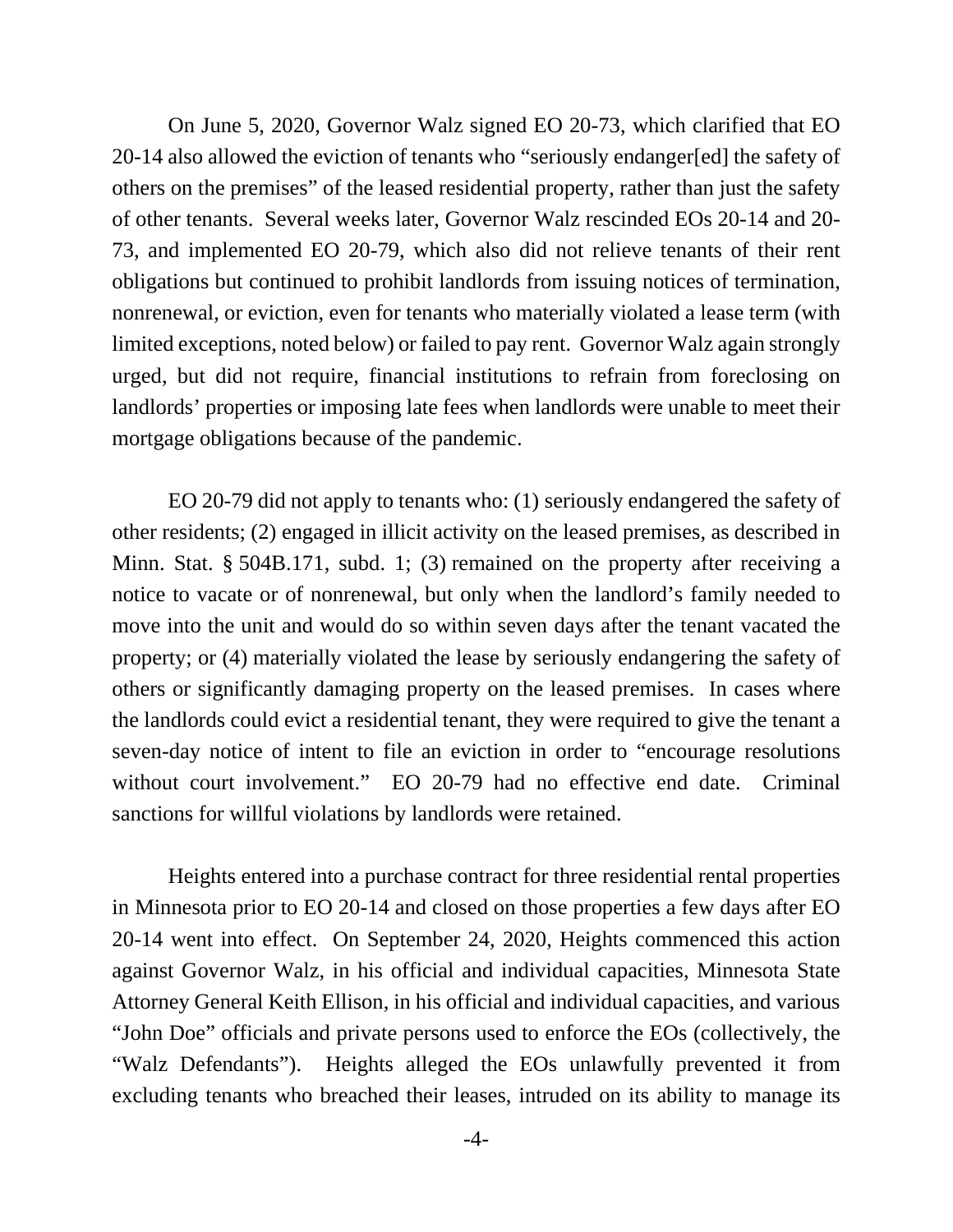private property, and interfered indefinitely with its collection of rents. Heights sought a declaration that the Walz Defendants violated the United States Constitution, a permanent injunction to prevent enforcement of current or future executive orders that violated the United States Constitution, compensatory damages, attorney's fees, and other fees permitted by law.

The Walz Defendants moved to dismiss the complaint under Federal Rules of Civil Procedure 12(b)(1) and (b)(6) for lack of subject matter jurisdiction and for failure to state a claim. The district court granted the motion, concluding Governor Walz was entitled to sovereign immunity on the state law claim and that Heights otherwise failed to state a claim entitling it to relief. The district court dismissed the complaint without prejudice and denied Heights' motion for a preliminary injunction as moot. Heights appeals.<sup>6</sup>

After the parties filed their briefs, the Minnesota Legislature voided Governor Walz's EOs and enacted a new eviction moratorium. See Act of June 29, 2021, 2021 Minn. Laws 1st Spec. Sess. Ch. 8, art. 5 (the "Eviction Law"). Under the Eviction Law, residential tenants in Minnesota enjoy protection from eviction for nonpayment of rent until June 1, 2022, so long as they have pending applications for rental assistance. Id. The Walz Defendants moved for partial dismissal of the appeal, asserting the Court lacked subject matter jurisdiction over the request for injunctive relief. Heights has opposed the request for dismissal.

# **II. DISCUSSION**

## **1. Jurisdiction**

Given Minnesota's new law and its replacement of the EOs, we first address the scope of our jurisdiction. Article III of the Constitution limits our consideration to cases and controversies existing throughout all stages of litigation. Kingdomware

<span id="page-4-0"></span><sup>6</sup> Heights does not appeal the dismissal of its *ultra vires* claims.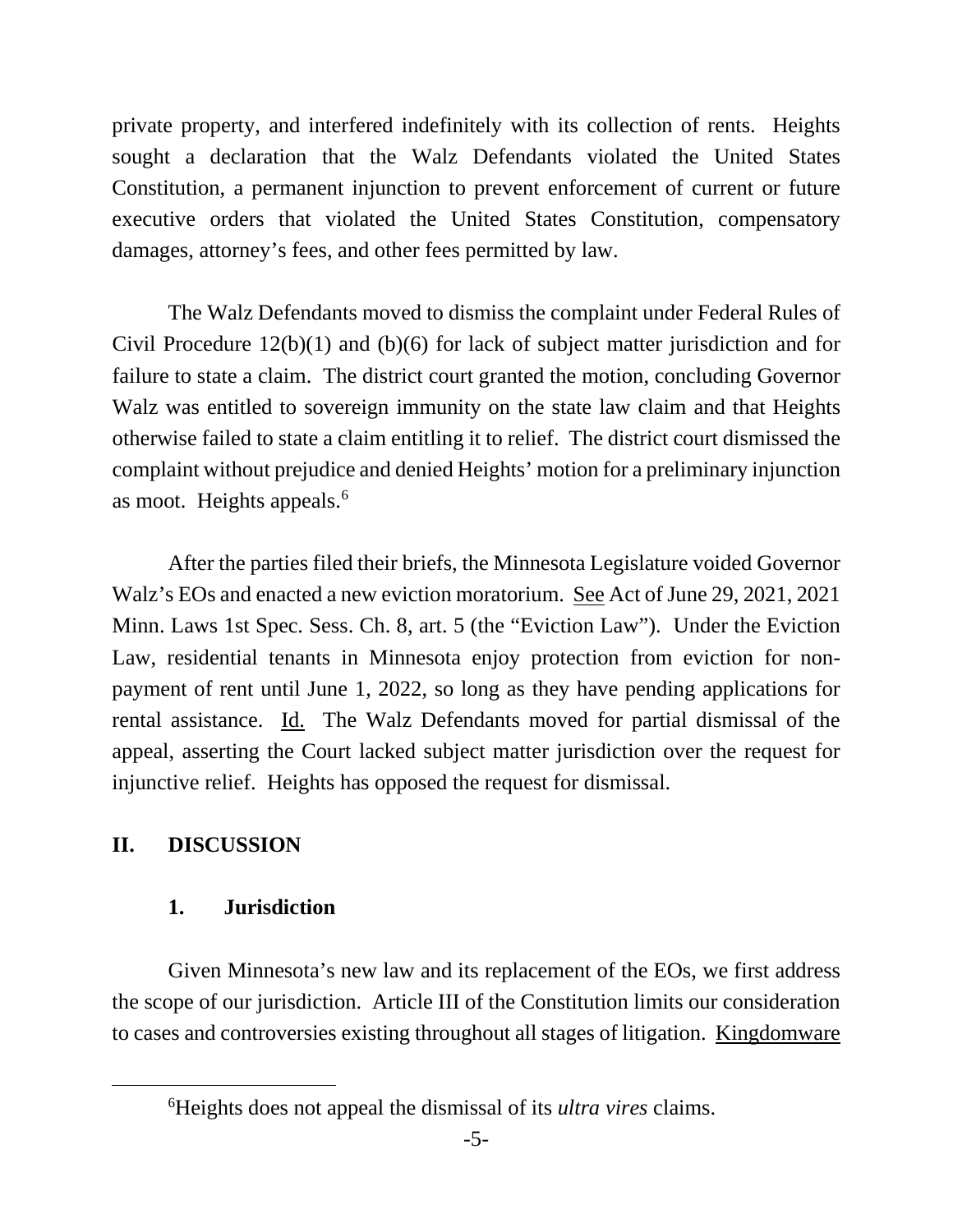Techs., Inc. v. United States, 579 U.S. 162, 169 (2016); see U.S. Const. art. III, § 2, cl. 1. We are unable to review Minnesota's Eviction Law because our jurisdiction extends only to live cases and controversies identified within the complaint, and we are without authority to give advisory opinions. See Carney v. Adams, 592 U.S. \_\_\_\_, 141 S. Ct. 493, 498 (2020).

Heights' challenges to the now-voided EOs are moot to the extent they seek to enjoin the EOs and declare them invalid because there is no longer a live controversy since the EOs have been superseded by statute. See N.Y. State Rifle & Pistol Ass'n, Inc. v. N.Y.C., 590 U.S. \_\_\_\_, 140 S. Ct. 1525, 1526–27 (2020) (per curiam) (vacating and remanding after New York amended the challenged statute). Resolution of mootness, however, requires attention to a case's particular circumstances because "even if the government withdraws or modifies a COVID restriction in the course of litigation, that does not necessarily moot the case." Hawse v. Page, 7 F.4th 685, 692 (8th Cir. 2021) (quoting Tandon v. Newsom, 593 U.S. \_\_\_\_, 141 S. Ct. 1294, 1297 (2021) (per curiam)). Because Heights has requested relief in the form of money damages, we have jurisdiction to consider the merits of its remaining claims. See Uzuegbunam v. Preczewski, 592 U.S. \_\_\_\_, 141 S. Ct. 792, 802 (2021) (holding "that, for the purpose of Article III standing," even a request for "nominal damages provide[s] the necessary redress for a completed violation of a legal right"). We grant the Walz Defendants' motion for partial dismissal and proceed to analyze *de novo* Heights' challenges to the EOs. See Mo. Broads. Ass'n v. Lacy, 846 F.3d 295, 300 (8th Cir. 2017).

## **2. Standard of Review of the Alleged Constitutional Claims**

Some dispute exists as to the proper standard of review regarding Heights' constitutional challenges. The district court, applying In re Rutledge, 956 F.3d 1018 (8th Cir. 2020), determined that the EOs were subject to review under the deferential standard found in Jacobson v. Massachusetts, 197 U.S. 11 (1905). On appeal, Heights asks us to apply the traditional tiers of scrutiny rather than the Jacobson framework. See Roman Cath. Diocese of Brooklyn v. Cuomo, 592 U.S. \_\_\_\_, 141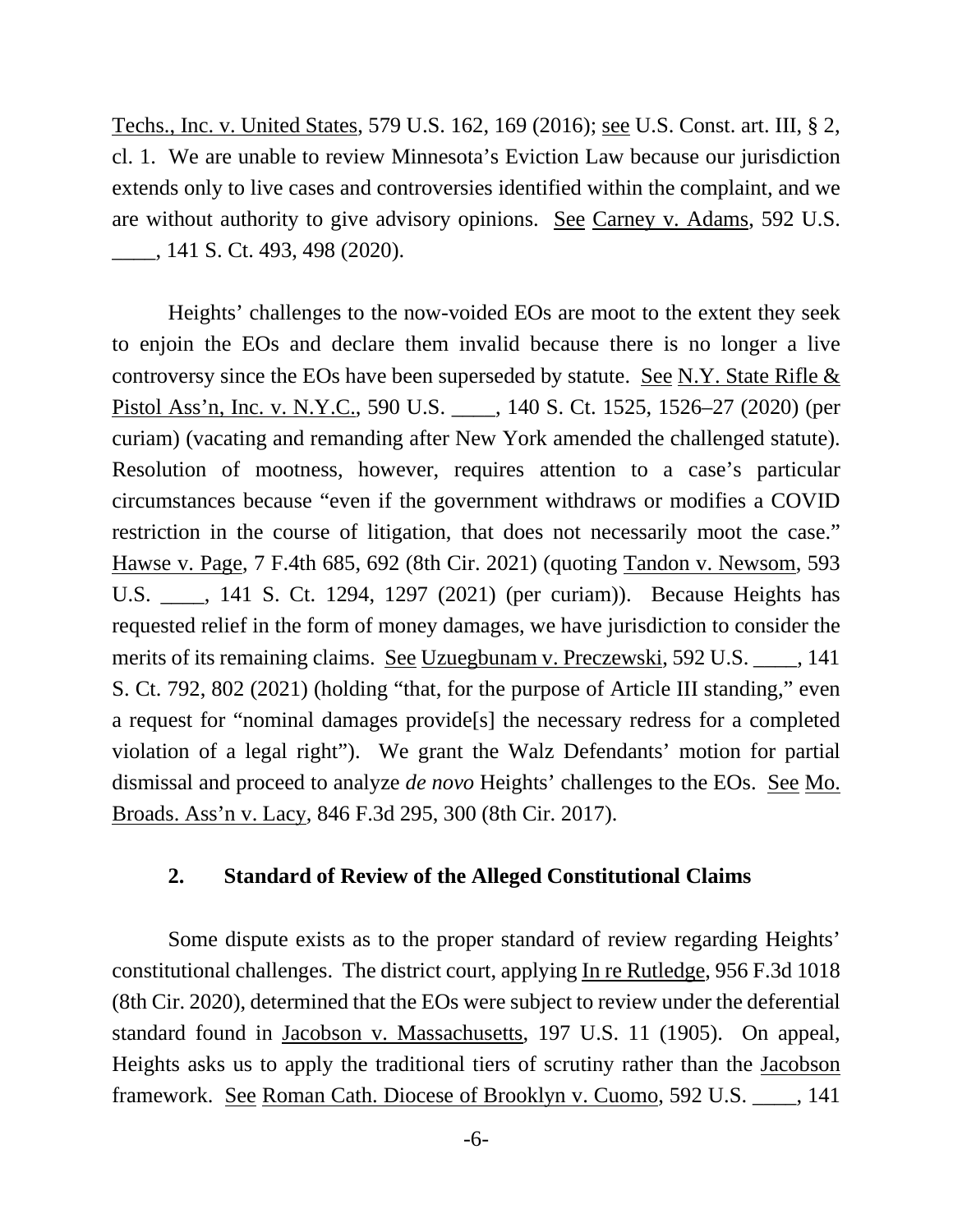S. Ct. 63, 67, 69 (2020) (per curiam) (stating New York's COVID-related church attendance restrictions failed strict scrutiny's rigorous review).

Jacobson, although it predated the establishment of the traditional tiers of scrutiny, is not wholly inconsistent with the application of these tiers. See, e.g., id. at 70 (Gorsuch, J., concurring) (stating the Jacobson Court essentially applied rational basis review when it evaluated Massachusetts' law relating to the thenongoing smallpox pandemic). When this Court decided In re Rutledge, we were in the early days of the pandemic. Much was unknown at that time—governmental leaders were acting on the best information available and needed to move quickly given the nature of the emergency. At a time when local authorities were confronted with a public health crisis that was rapidly developing, poorly understood, and in need of immediate and decisive action, Jacobson seemed to be the best guide for navigating constitutional challenges to emergency public health initiatives. The public health crisis has since evolved, and time is available for more reasoned and less immediate decision-making by public health officials. In addition, the Supreme Court has since given guidance that is instructive regarding our standard of review during public health crises. See, e.g., Chrysafis v. Marks, 594 U.S. \_\_\_\_, 141 S. Ct. 2482 (2021) (enjoining part of New York's COVID-19 Emergency Eviction and Foreclosure Prevention Act due to alleged due process violations without mentioning Jacobson); Tandon, 141 S. Ct. at 1296–97 (applying strict scrutiny to California's restrictions on religious gatherings).

Heights alleges violations of its rights beginning in March 2020. Some of the damages it allegedly suffered likely occurred during the public health crisis when Jacobson deference would be applicable. Some likely occurred after the immediate public health crisis dissipated, and traditional levels of scrutiny are applicable. See Roman Cath. Diocese of Brooklyn, 141 S. Ct. at 65, 70. It is a factual determination left to the district court on remand to resolve when during the pandemic the constitutional lens shifted from Jacobson deference to the modern tiers of scrutiny.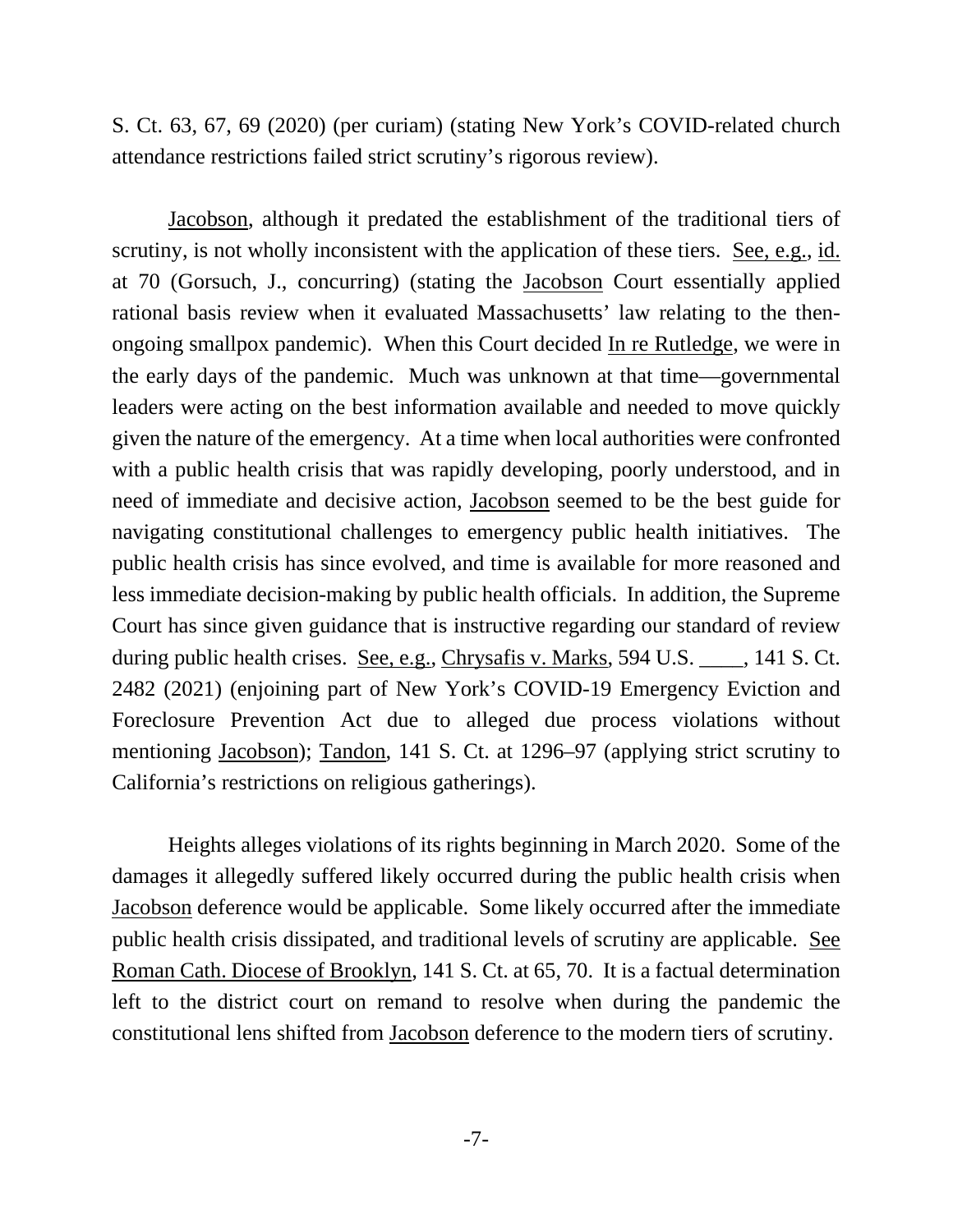#### **3. Heights' Claims**

#### *A. The Contract Clause*

Heights alleges a Contract Clause violation pursuant to 42 U.S.C. § 1983. The Walz Defendants have not contested the availability of pursuing such a claim under § 1983. While this Court has not expressly decided whether there is a private right of action under § 1983 for a Contract Clause violation, there have been cases in this circuit in which such a cause of action has been asserted. See, e.g., Justice Network Inc. v. Craighead Cnty, 931 F.3d 753, 758 (8th Cir. 2019) (probation company brought suit against two judges, the county, and the city pursuant to § 1983 for violations of the Contract Clause (U.S. Const. art. 1, § 10), the Takings Clause (U.S. Const. amend. V), and Arkansas Constitution's Takings Clause (Ark. Const. art. II, § 22)); Int'l Ass'n of Fire Fighters, Local 2665 v. City of Clayton, 320 F.3d 849, 850 (8th Cir. 2003) (firefighters sued under 42 U.S.C. § 1983 alleging claims under Article 1, § 10 of the Constitution (Contracts Clause); the Fourteenth Amendment (Due Process Clause); and the Missouri Constitution (impairment of contract)). Courts that have addressed this specific issue have been split. Compare Kaminski v. Coulter, 865 F.3d 339, 347 (6th Cir. 2017) (determining that a Contract Clause violation cannot give rise to a § 1983 cause of action), and Crosby v. City of Gastonia, 635 F.3d 634, 641 (4th Cir. 2011) (same), with S. Cal. Gas Co. v. City of Santa Ana, 336 F.3d 885, 887 (9th Cir. 2003) (per curiam) (concluding that a Contract Clause violation can give rise to a § 1983 cause of action).

Although the Supreme Court appeared to suggest initially in Carter v. Greenhow, 114 U.S. 317, 322-23 (1885), that there was no private cause of action under the Contract Clause, the Court has since clarified that Carter was a question about pleading and not about whether the plaintiff could bring a claim under the Contract Clause. See Dennis v. Higgins, 498 U.S. 439, 451 n.9, 451 (1991) (noting the Court has since given the Carter decision "a narrow reading" and holding that the petitioner could bring a Commerce Clause claim under 42 U.S.C. § 1983); Chapman v. Houston Welfare Rights Org., 441 U.S. 600, 613 n.29 (1979) (Carter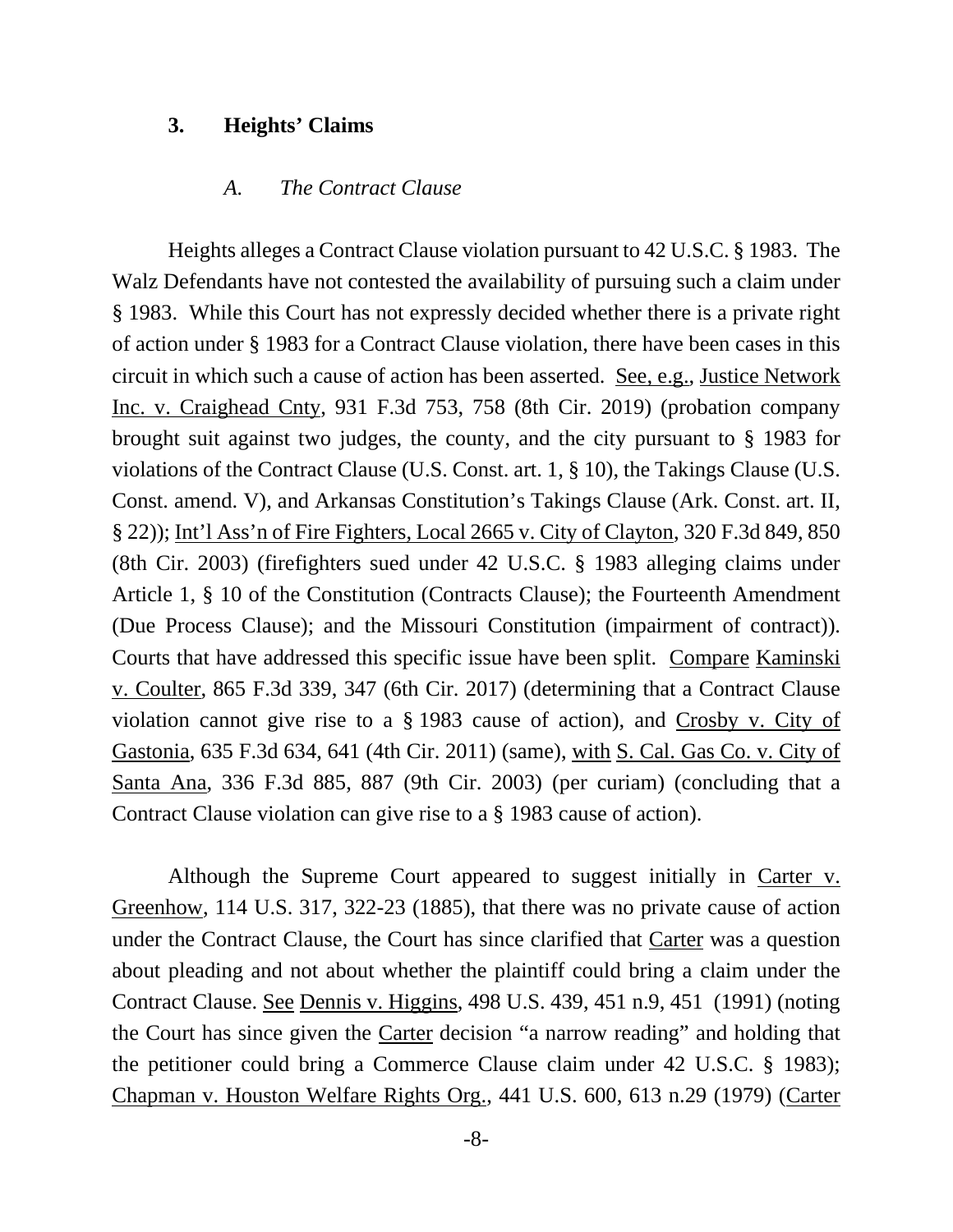"held as a matter of pleading that the particular cause of action set up in the plaintiff's pleading was in contract and was not to redress deprivation of the right secured to him by that clause of the Constitution (the contract clause), to which he had chosen not to resort") (cleaned up).

We assume, without deciding, the uncontested issue of whether a cause of action for a Contract Clause violation may be brought under § 1983. See Watters v. Bd. of Sch. Dirs. of City of Scranton, 975 F.3d 406, 413 (3d Cir. 2020) (assuming without deciding that there is a  $\S$  1983 cause of action for Contract Clause violations); Elliott v. Bd. of Sch. Trustees, 876 F.3d 926, 932 (7th Cir. 2017) (declining to take a position on this issue because it "does not affect [the court's] subject matter jurisdiction and the defendants have waived [the] potential defense").

We now turn to the claim as alleged in the complaint. The Contract Clause of the Constitution forbids states from interfering with contractual obligations. U.S. Const. art. I, § 10, cl. 1. Although it once was an absolute ban on state interference, see Sturges v. Crowninshield, 17 U.S. 122, 206 (1819), the prohibition has since diminished and is no longer "the Draconian provision that its words might seem to imply," Allied Structural Steel Co. v. Spannaus, 438 U.S. 234, 240 (1978). See Melendez v. N.Y.C., 16 F.4th 992, 1016–20 (2d Cir. 2021) (reviewing the jurisprudential evolution of the Contract Clause).

We apply a two-prong test to determine whether a state has impermissibly interfered with a contract: (1) whether the state law substantially impairs a contractual relationship, which takes into consideration "the extent to which the law undermines the contractual bargain, interferes with a party's reasonable expectations, and prevents the party from safeguarding or reinstating his rights," Sveen v. Melin, 584 U.S. \_\_\_\_, 138 S. Ct. 1815, 1821–22 (2018); and (2) if the first prong is met, "whether the state law is drawn in an 'appropriate' and 'reasonable' way to advance 'a significant and legitimate public purpose," Ass'n of Equip. Mfrs. v. Burgum, 932 F.3d 727, 730 (8th Cir. 2019) (quoting Sveen, 138 S. Ct. at 1822) (internal quotation marks omitted).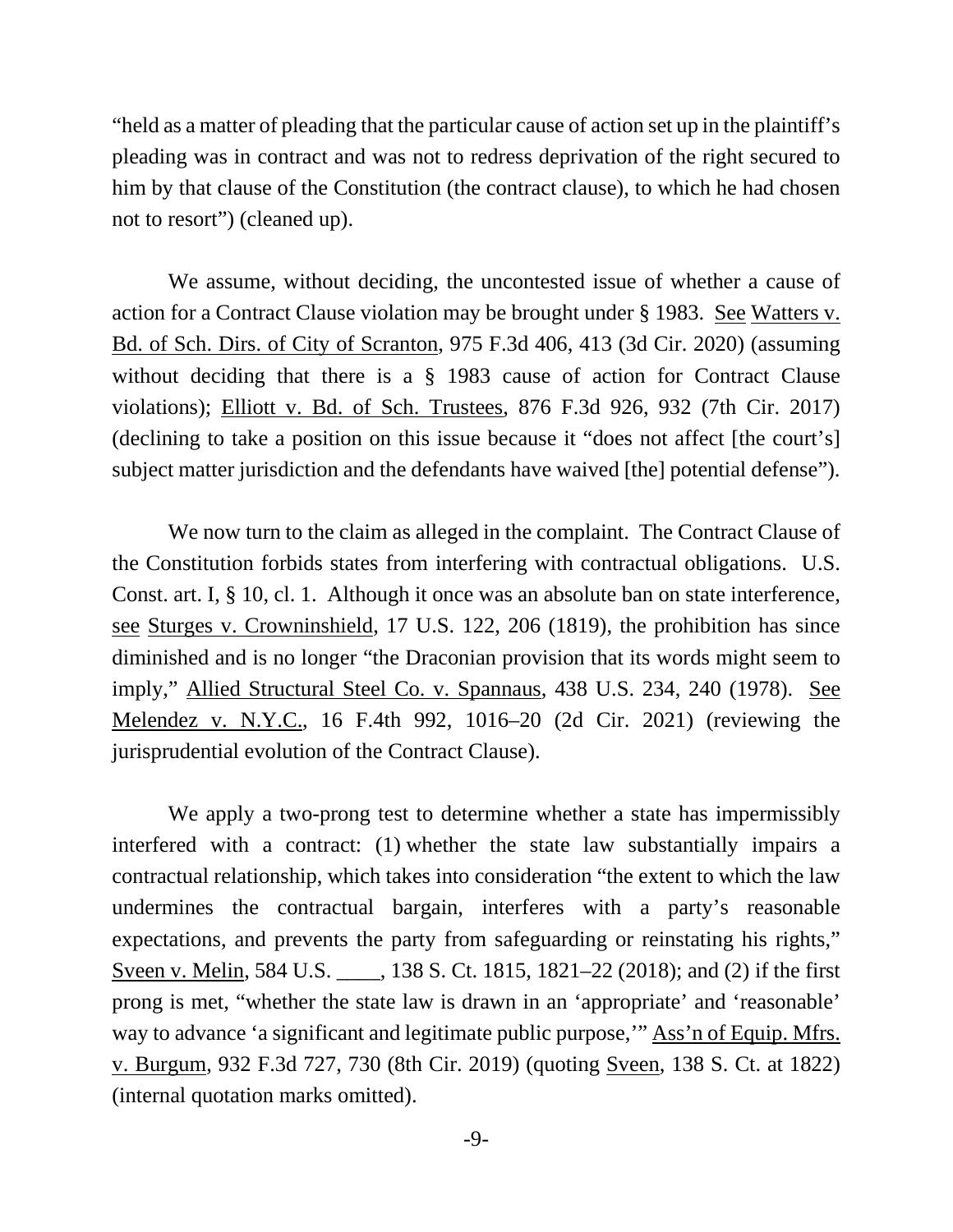We begin our analysis by considering the extent of the impairment alleged by Heights. A state's interference with a minor contractual provision is not a substantial impairment under the Contract Clause. See Sveen, 138 S. Ct. at 1824. In contrast, interference with a crucial contractual right may constitute a substantial impairment. Here, Heights contends the ownership of property subject to a lease involves a number of incidents and rights, which include not only the landlord's right to receive rent but also the "right to exclude" others from the real estate. Ala. Ass'n of Realtors v. Dep't of Health & Hum. Servs., 594 U.S. \_\_\_\_, 141 S. Ct. 2485, 2489 (2021) (per curiam).

The right to exclude is not a creature of statute and is instead fundamental and inherent in the ownership of real property. See Cedar Point Nursery v. Hassid, 594 U.S. \_\_\_\_, 141 S. Ct. 2063, 2072 (2021) (stating the "right to exclude is 'universally held to be a fundamental element of the property right,' and is 'one of the most essential sticks in the bundle of rights that are commonly characterized as property'") (quoting Kaiser Aetna v. United States, 444 U.S. 164, 179–80 (1979)). The common law crime of trespass would be non-existent if the fundamental right to exclude was dependent upon statute. That said, the right to exclude may properly be limited by government regulation under some circumstances. See, e.g., Heart of Atlanta Motel, Inc. v. United States, 379 U.S. 241, 243, 261–62 (1964) (holding that motels may not refuse to rent rooms to patrons on account of their race or skin color under the Civil Rights Act of 1964); Minn. Stat. § 504B.291 (regulating eviction actions for non-payment of rent).

It is axiomatic that a landlord's bargain of receiving rent in exchange for a tenant's possession of the property is greatly diminished if the landlord's right to exclude the tenant is minimal or non-existent. The same is true if other terms of the lease cannot be enforced. Heights alleged that one non-paying tenant operated a car and boat repair shop on its premises in violation of city ordinances, yet Heights contends it had no means to enforce compliance due to the EOs. Other allegations include instances where non-paying tenants permitted unauthorized persons to live in the units, threw raucous parties, and engaged in other behavior such that rent-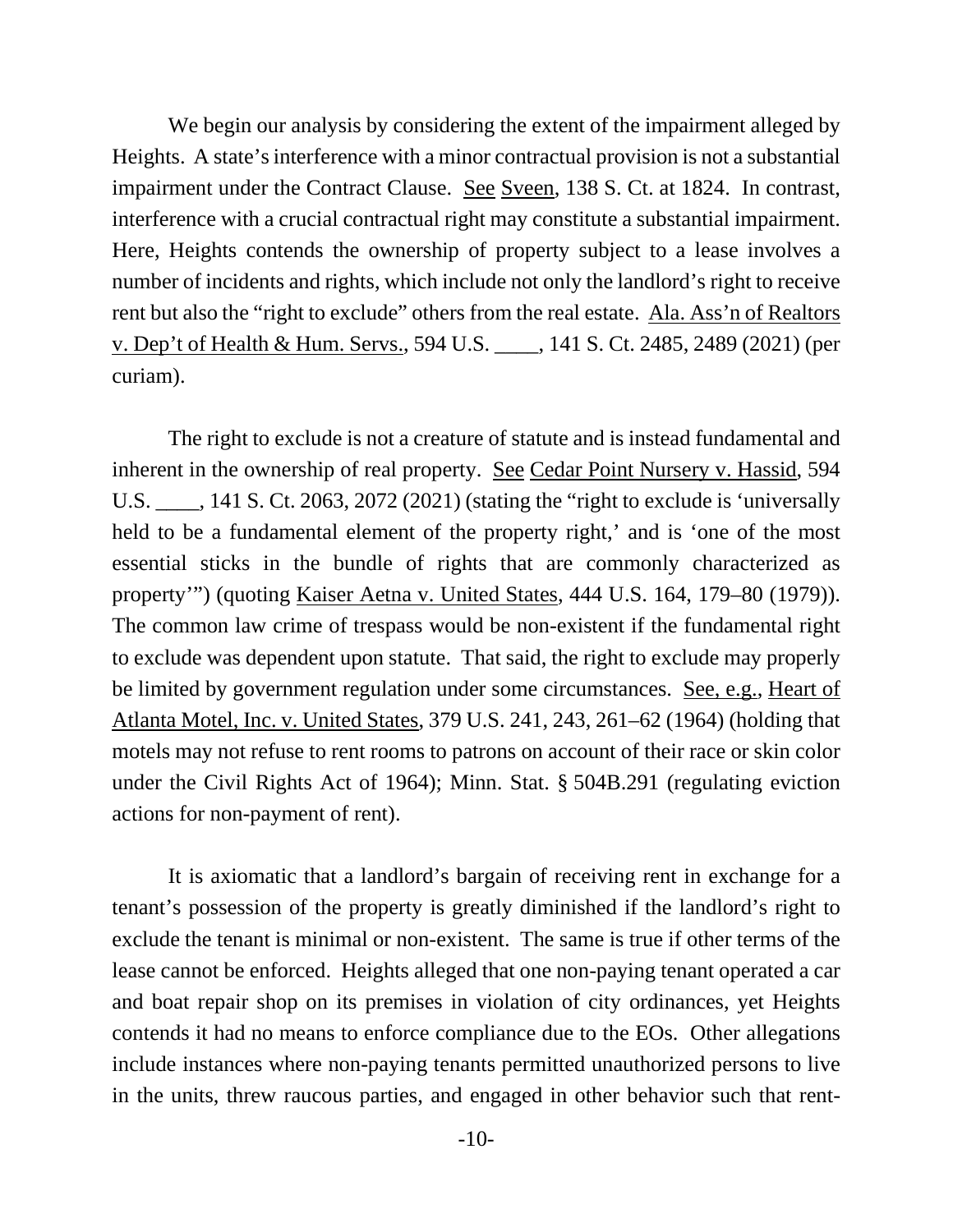paying tenants in adjacent units moved to evade the nuisance. Although these and other alleged violations of the leases (even those unrelated to non-payment of rent) were sufficient to constitute a breach and warranted eviction, termination of the lease, or nonrenewal of the lease, those remedies were unavailable because of the EOs.<sup>[7](#page-10-0)</sup> In sum, Heights alleged that the EOs precluded it from exercising its right to exclude others and regain possession of its premises. Assuming the veracity of the well-pleaded factual allegations, as we must, Heights has plausibly pleaded that the EOs substantially impaired its contractual bargain with its tenants.<sup>[8](#page-10-1)</sup>

We have recognized that an aggrieved party cannot claim that its expectations were disappointed if it was reasonably foreseeable to the party that the government could substantially interfere with its contract. See Burgum, 932 F.3d at 730 (noting the question of whether a contract has been substantially impaired is "akin to a question of reasonable foreseeability"). Notwithstanding the regulations in the residential housing industry, nothing in Minnesota law or Supreme Court precedent would have made the extent and reach of the EOs foreseeable to Heights.

While Governor Walz relied on several statutes as legal authority for the EOs, none provided reasonable notice that landlords' right to exclude would be severely

<span id="page-10-0"></span><sup>7</sup> While landlords may bring an action against delinquent tenants for past-due rent, monetary relief obtained against a judgment-proof individual is an illusory remedy, as has been recognized by the Supreme Court. Ala. Ass'n of Realtors, 141 S. Ct. at 2489 (noting eviction moratoriums place landlords "at risk of irreparable harm by depriving them of rent payments with no guarantee of eventual recovery"). The existence of this possible remedy does not nullify well-pleaded allegations of the substantial impairment of other contractual rights.

<span id="page-10-1"></span><sup>&</sup>lt;sup>8</sup>We find unpersuasive the Ninth Circuit's decision in Apartment Ass'n of Los Angeles Cnty., Inc. v. City of Los Angeles, 10 F.4th 905, 908–09, 913 (9th Cir. 2021), which concluded that the eviction moratorium there was "likely 'reasonable' and 'appropriate'" under the Contract Clause, because (1) that case pre-dated the Supreme Court's decision in Ala. Ass'n of Realtors, 141 S. Ct. at 2490, and (2) it was decided on a preliminary injunction motion rather than on a motion to dismiss.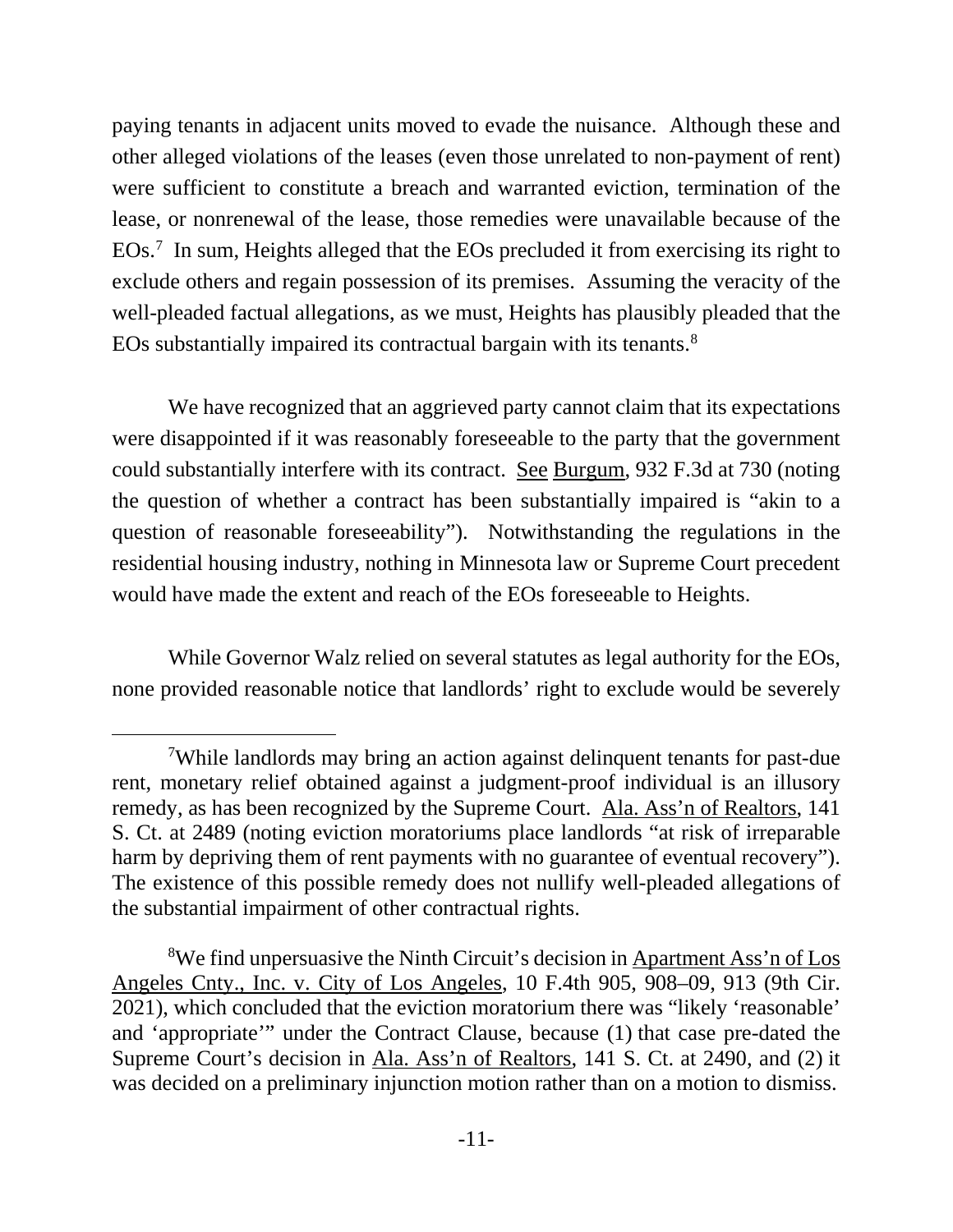curtailed for an indefinite duration. The relied-upon statutory authority addressed the procedures and legal effects of executive orders, see Minn. Stat. §§ 4.035, subd. 2 & 12.32; emergency powers granted to the governor, see Minn. Stat. §§ 12.02, subd. 1(2) & 12.21, subd. 1; the attorney general's generic power to investigate and punish illegal practices, see Minn. Stat. § 8.31; and potential penalties for violations of emergency orders, see Minn. Stat. § 12.45. Even the statute that granted the governor emergency power to be involved in the "sheltering of persons" was in the context of the governor "cooperat[ing] with" the federal government and other states' governments about the "evacuation, reception, and sheltering of persons." Minn. Stat. § 12.21, subd. 3(7)(vi).

A survey of Supreme Court precedent leads us to the same conclusion that reasonable notice was not provided. Although the Supreme Court's decision in Home Bldg. & Loan Ass'n v. Blaisdell, 290 U.S. 398, 447 (1934), upheld the Minnesota Legislature's temporary interference with mortgagees' rights to foreclose on property during the declared economic emergency, the circumstances of that case were insufficient to provide reasonable notice here. The EOs at issue were exercises of executive power, not legislative authority; they had no definite termination dates, while the legislation in Blaisdell had an explicit end date. See id. at 416. And the law in Blaisdell regulated foreclosures and sales conditioned on the debtor paying some amount to the creditor—not the deprivation of the owner's right to possess his property with no guaranteed compensation. See id. at 416–19. Moreover, even when the Supreme Court has upheld emergency legislative acts that suspended "all possessory remedies" for removing tenants or occupants in possession against Contract Clause challenges, those laws were unlike the EOs because they had both specified end dates and only allowed tenants to remain on the premises if they remained current on an agreed-upon payment schedule, among other conditions. Id. at 440–42 (citing Marcus Brown Holding Co. v. Feldman, 256 U.S. 170, 197–98 (1921) (noting New York's emergency law allowed landlords to recover possession in situations where tenants were "holding over and [were] objectionable," landlords wanted to occupy the dwelling themselves or demolish the premises and rebuild, among other provisions); Edgar A. Levy Leasing Co. v. Siegel, 258 U.S. 242, 243–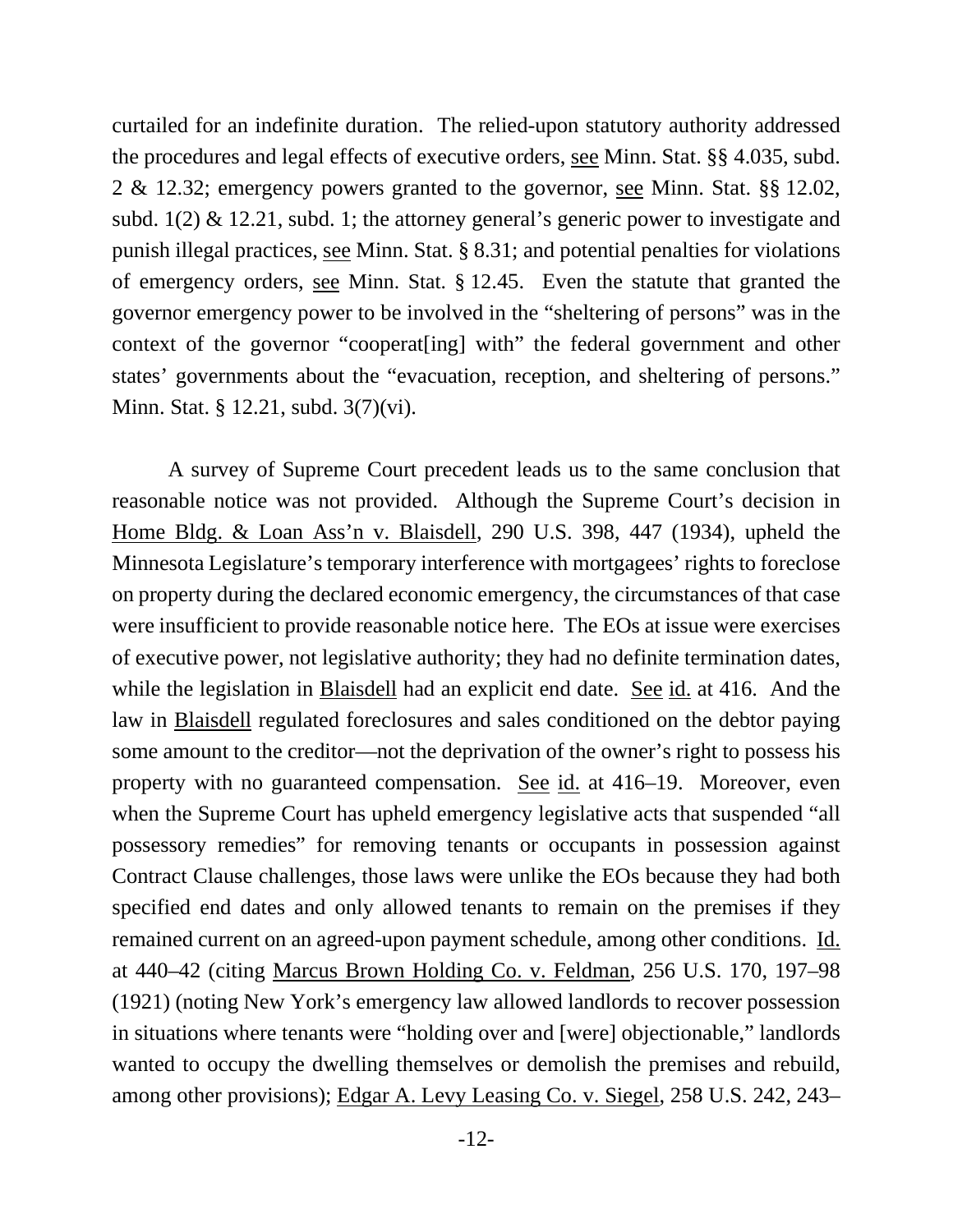44 (1922) (stating New York's emergency law required tenants to pay in order to continue in possession)).

Having found well-pleaded allegations sufficient to satisfy the first prong for a cognizable claim under the Contract Clause, we turn to the second prong—that is, whether the EOs were appropriately and reasonably tailored to further a "significant and legitimate public purpose." Burgum, 932 F.3d at 730 (quoting Sveen, 138 S. Ct. at 1822) (internal quotation marks omitted). As noted by the Supreme Court, courts typically give deference to state executives who are tasked with the responsibility of taking care of the health and safety of their citizens. S. Bay United Pentecostal Church v. Newsom, 590 U.S. \_\_\_\_, 140 S. Ct. 1613, 1613–14 (2020) (mem.) (Roberts, C.J., concurring in denial of application for injunctive relief). "[A]t the outset of an emergency, it may be appropriate for courts to tolerate very blunt rules" set by officials navigating unprecedented situations. Calvary Chapel Dayton Valley v. Sisolak, 591 U.S. \_\_\_\_, 140 S. Ct. 2603, 2605 (2020) (mem.) (Alito, J., dissenting from the denial of application for injunctive relief). Even so, a state's authority to impose restrictions is not unlimited and judicial deference, even in an emergency or a crisis like the COVID-19 pandemic, "does not mean wholesale judicial abdication." Roman Cath. Diocese of Brooklyn, 141 S. Ct. at 74 (Kavanaugh, J., concurring).

State authorities are not vested with unlimited police power to modify contracts. See U.S. Tr. Co. of N.Y. v. New Jersey, 431 U.S. 1, 21–23 (1977). A state's recitation of an important public interest, alone, may not necessarily be sufficient to overcome the Contract Clause's limitation. Id. We need not resolve the specific nature or bounds of the authority afforded state officials to impose restrictions to control the spread of an extraordinarily serious and deadly virus because disposition turns on the narrower question of whether the restrictions imposed were reasonably tailored to address the legitimate governmental interest identified.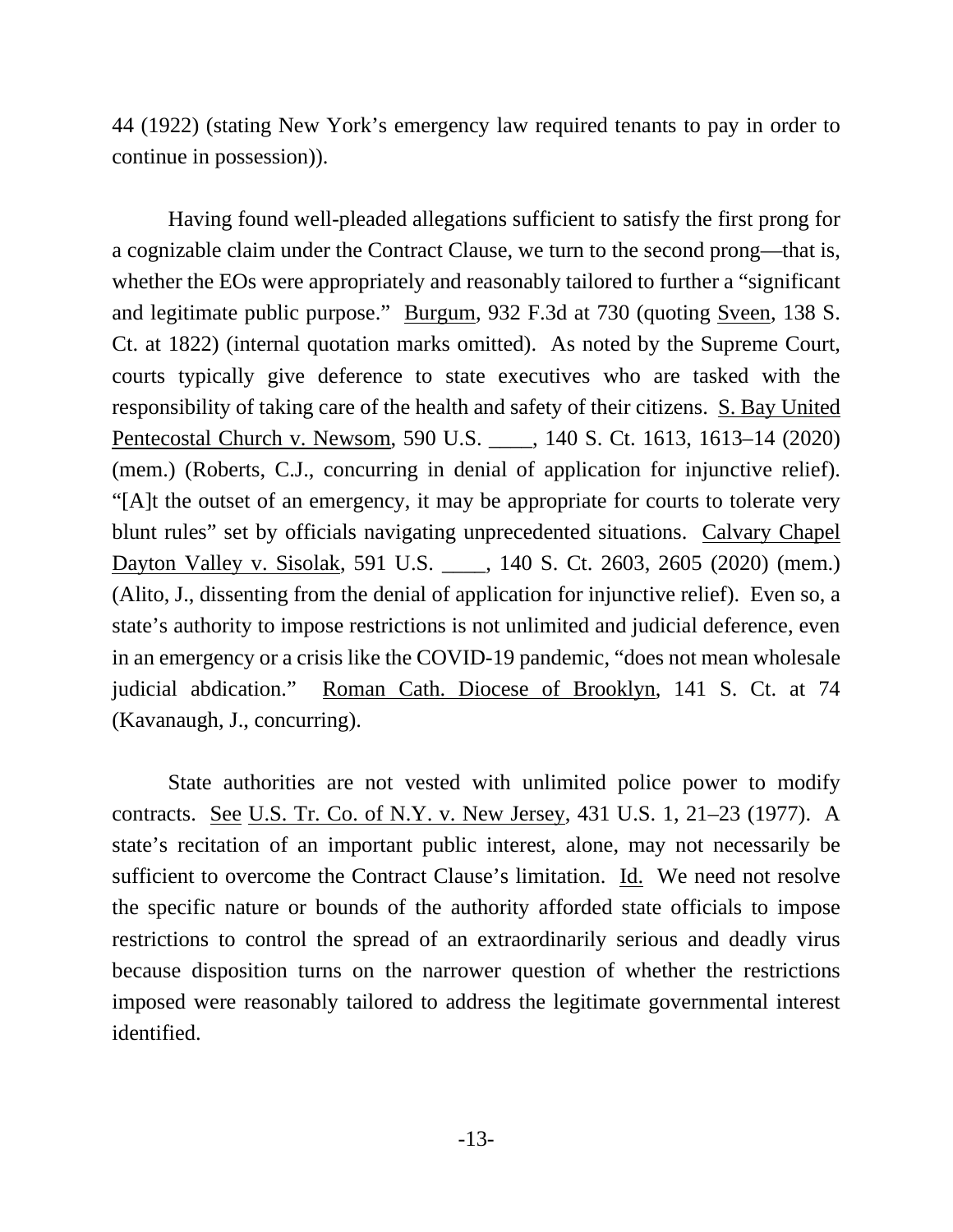Combatting COVID-19 is necessarily an important public purpose. The Walz Defendants contend the EOs were adequately tailored because they furthered the broad purpose of "controlling the spread of COVID-19" by temporarily promoting social distancing, keeping impacted tenants from congregating in homeless shelters, and the like. Heights counters that the EOs practically prohibited all evictions rather than just those logically related to the pandemic's economic hardships.

While the plain language of the EOs demonstrates that they did not condition tenants' eviction protection on making minimum rent payments or establishing any nexus to their COVID-19 status, our assessment must focus on whether the tailoring was reasonable, not necessarily narrow. See Burgum, 932 F.3d at 734. We acknowledge that the particular harms the EOs allegedly imposed on Heights affected its ability to collect rent, to comply with local ordinances, to enforce material terms of the leases, and to seek redress in the courts using the eviction process. We also acknowledge that landlords in the entire State of Minnesota were obligated to house non-paying, employed, healthy, non-quarantining individuals in the same way as unemployed, sick, and quarantining individuals whose predicaments were tied to COVID-19. And we take no issue with the notion that the EOs further an important government purpose.

Still, the EOs must advance that interest in an "appropriate" and "reasonable" way. Burgum, 932 F.3d at 734 (quoting Sveen, 138 S. Ct. at 1822) (noting the second prong requires consideration of whether the restriction is "drawn in an 'appropriate' and 'reasonable' way to advance" the stated governmental purpose). Heights alleged in its complaint other material breaches unrelated to the nonpayment of rent. They include operating a car and boat shop on the premises, holding raucous parties, and creating nuisances that drove other rent-paying tenants to move. These behaviors undermined efforts to combat the COVID-19 virus; yet they were encompassed by the eviction moratoria. These examples identified by Heights demonstrate there was a lack of reasonable tailoring to advance the Governor's public purpose.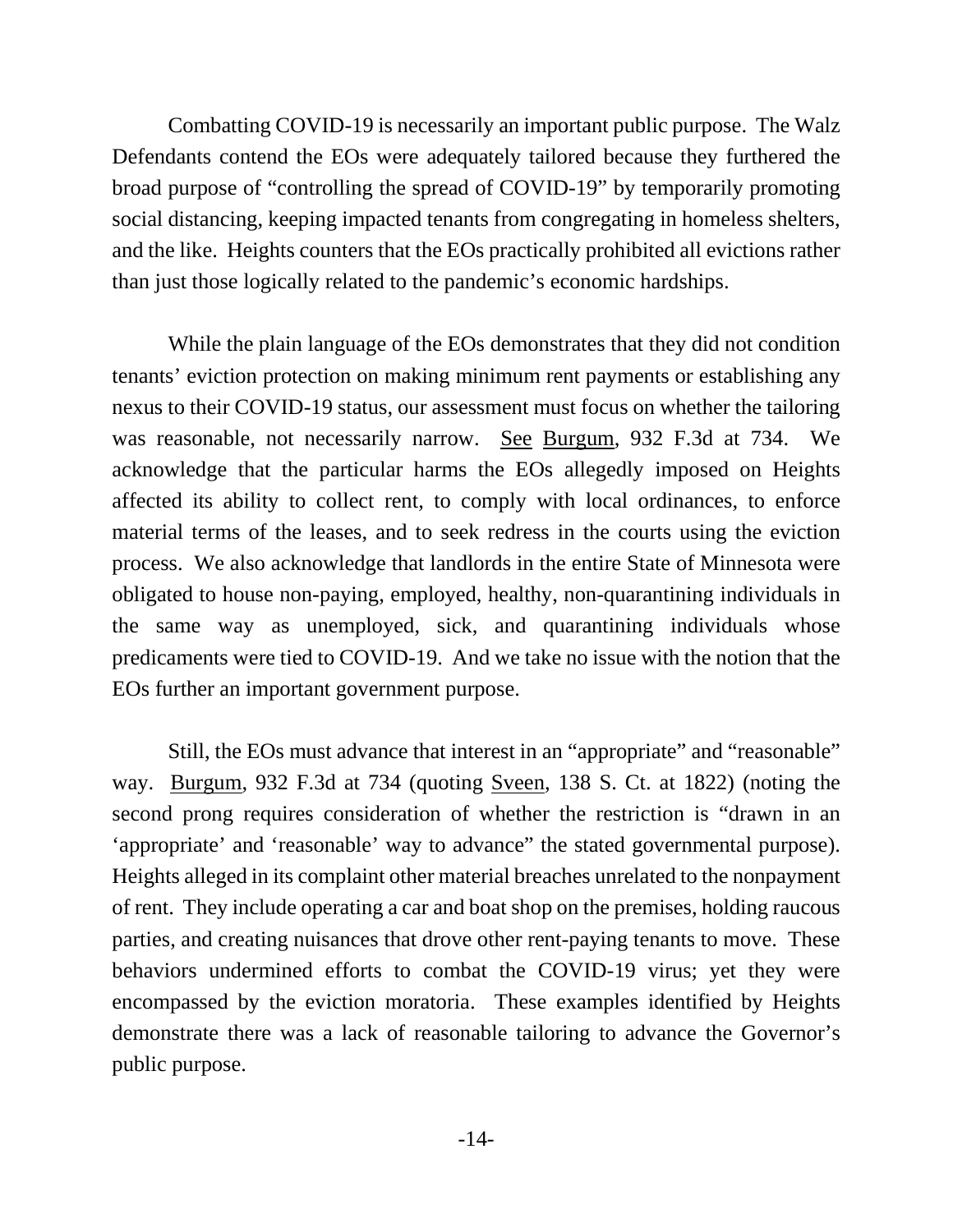A cognizable Contract Clause claim requires a showing of a substantial impairment in a contractual relationship that is not reasonably tailored to advance a significant and legitimate public purpose. Id. at 730. Given the breadth and impact of the EOs on landlords' rights, as alleged by Heights, the complaint contains sufficient facts to meet the plausibility requirement for the second prong of its Contract Clause claim—that is, the EOs were not reasonably tailored because they imposed broad restrictions requiring landlords to house tenants engaging in material breaches of the lease—some of which undermined efforts to combat the virus—that had nothing to do with the nonpayment of rent. Assuming the verity of the allegations, as we must at the dismissalstage, Heights' well-pleaded allegations state a plausible claim for relief.

#### *B. The First Amendment's Petition Clause*

The right to access courts has long been a fundamental constitutional right. See BE & K Constr. Co. v. NLRB, 536 U.S. 516, 524 (2002). The United States Constitution ensures that federal and state courts are open to hear grievances, allowing an aggrieved party the opportunity to pursue a remedy for an actual injury. Sure-Tan, Inc. v. NLRB, 467 U.S. 883, 896–97 (1984). The Petition Clause of the First Amendment is one source of this right. U.S. Const. amend. I ("Congress shall make no law . . . abridging . . . the right of the people . . . to petition the Government for a redress of grievances."). While the Petition Clause appears limited to application in situations where the United States Congress enacts a law affecting court access, it has also been applied where states limit the redress of grievances. See Harrison v. Springdale Water & Sewer Comm'n, 780 F.2d 1422, 1424–28 (8th Cir. 1986) (concluding the plaintiffs sufficiently stated a claim under the Petition Clause when they alleged the city water commission conspired to intimidate and force them to withdraw their complaint by filing a condemnation counterclaim).

The Supreme Court has divided Petition Clause claims into "forward" and "backward" looking claims, i.e., claims that have been delayed only in the short term and may be litigated in the future and other claims that "cannot now be tried . . . no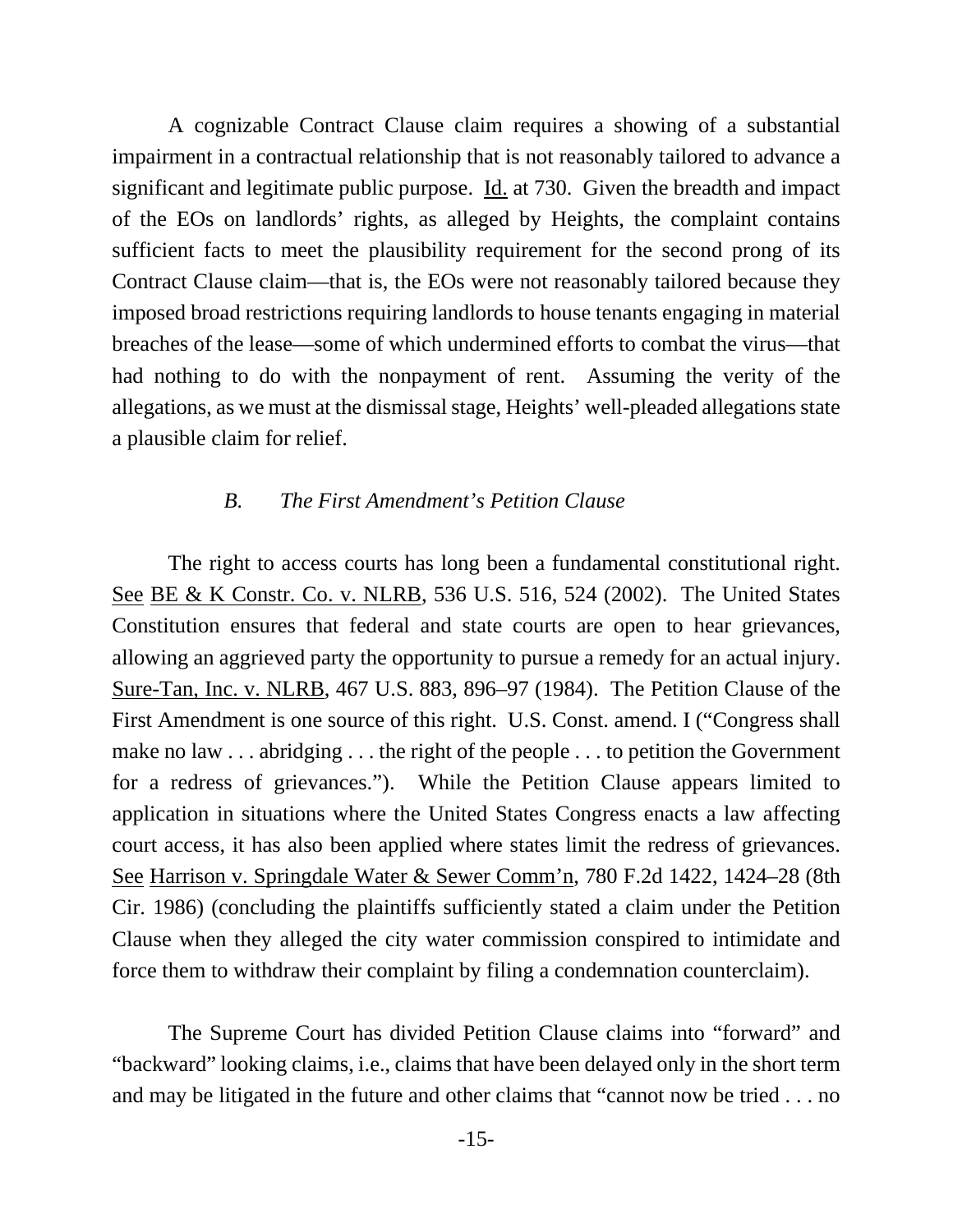matter what official action may be in the future." Christopher v. Harbury, 536 U.S. 403, 413–14 (2002). Heights' Petition Clause claim is backward-looking. Because the EOs have been superseded by statute, Heights has lost the opportunity to evict existing tenants and former tenants who might have vacated the premises but would have otherwise warranted eviction absent the EOs.

To state a plausible claim under the Petition Clause, Heights must identify the claim it wished to bring, the official actions that frustrated its attempt to redress that grievance, and, for a "backward-looking" claim, a remedy exclusively tied to the alleged harm of being unable to have a court adjudicate its claim. See id. at 415. Even assuming Heights' complaint has plausibly alleged official actions frustrated the landlord's ability to bring various eviction actions, it has not identified "a remedy that could not be obtained on an existing claim." Id. at 421. Because the only potential remedy is damages, Heights has not pleaded damages that are somehow unique to its Petition Clause claim—a requirement for a backward-looking claim to survive. See id.; S.L. ex rel. Lenderman v. St. Louis Metro. Police Dep't Bd. of Police Comm'rs, 725 F.3d 843, 856–58 (8th Cir. 2013) (Gruender, J., concurring). Heights has failed to allege a cognizable Petition Clause claim.

# *C. The Takings Clause*

The Fifth Amendment's Takings Clause, which is applicable to the states under the Fourteenth Amendment, provides: "[N]or shall private property be taken for public use, without just compensation." U.S. Const. amend. V. The Takings Clause protects property owners from both physical and regulatory takings—the "direct appropriation of property" by governmental actors and imposition of "restriction[s] on the use of property that went 'too far."" Horne v. Dep't of Agric., 576 U.S. 350, 360 (2015) (quoting Penn. Coal Co. v Mahon, 260 U.S. 393, 415 (1922)). In either event, "[t]he government must pay for what it takes." Cedar Point Nursery, 141 S. Ct. at 2071.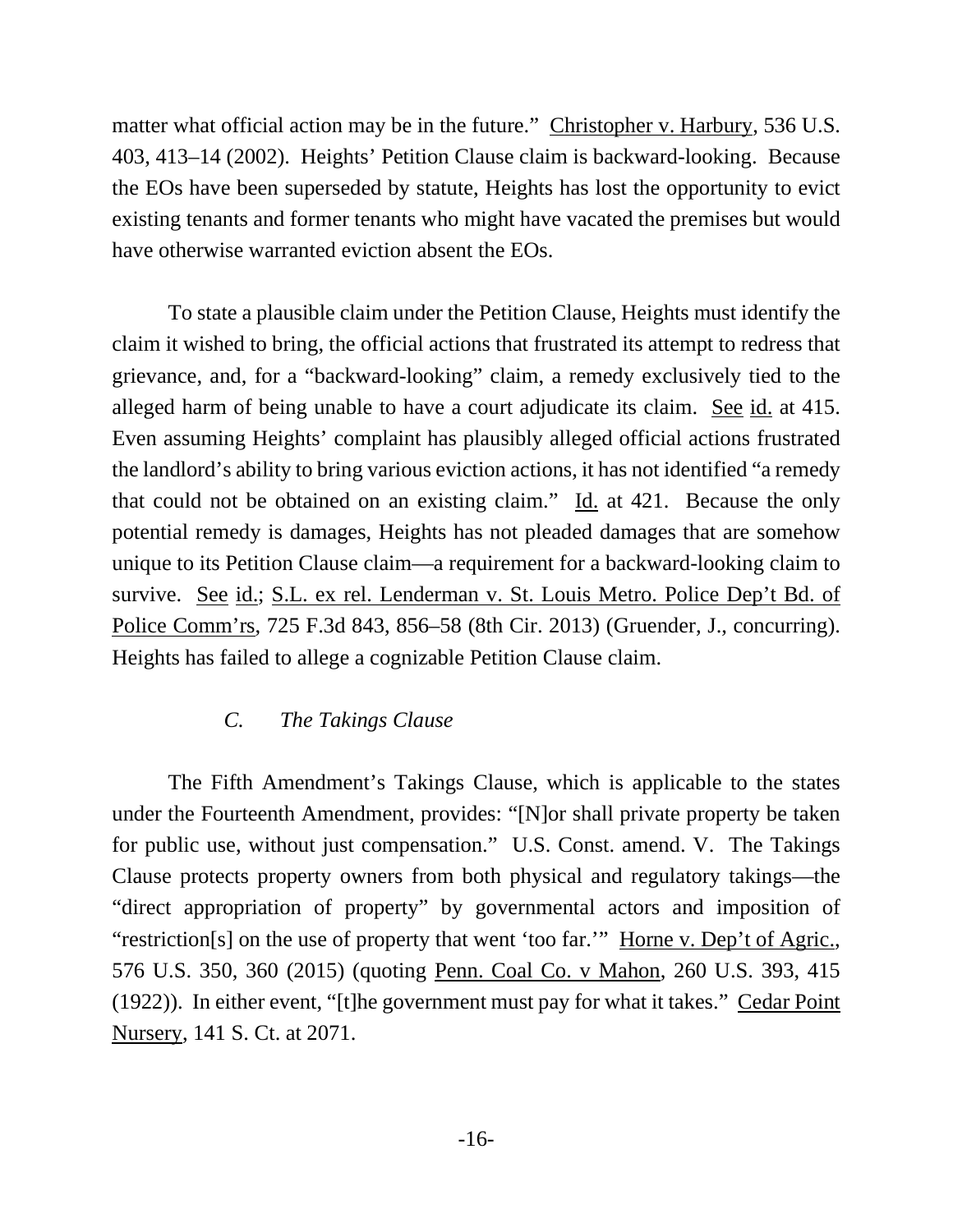#### 1. *Per Se* Physical Taking

Heights alleges the EOs effectuated physical takings because they forced landlords to accept the physical occupation of their property regardless of whether tenants provided compensation. The Walz Defendants contend that no physical taking has occurred because landlords were not deprived of their right to evict a tenant. Rather, they argue, the EOs imposed only a restriction on when a landowner could evict a tenant, making it similar to Yee v. City of Escondido, 503 U.S. 519 (1992) (finding a rent control ordinance was not a physical taking). Since the parties briefed this issue, the Supreme Court decided Cedar Point Nursery, which is instructive in this case.

In Cedar Point Nursery, the Supreme Court determined a California regulation requiring agricultural employers to permit "union organizers onto their property for up to three hours per day, 120 days per year" was a *per se* physical taking under the Fifth and Fourteenth Amendments. 141 S. Ct. at 2069, 2072. The Court explained: "Whenever a regulation results in a physical appropriation of property, a *per se* taking has occurred." Id. at 2072. It is immaterial whether the physical invasion is "permanent or temporary," "intermittent as opposed to continuous," or whether the government is directly invading the land or allowing a third party to do so. Id. at 2074–76.

Cedar Point Nursery controls here and Yee, which the Walz Defendants rely on, is distinguishable. The rent controls in Yee limited the amount of rent that could be charged and neither deprived landlords of their right to evict nor compelled landlords to continue leasing the property past the leases' termination. 503 U.S. at 527–28. The landlords in Yee sought to exclude future or incoming tenants rather than existing tenants. Id. at 530–31. Here, the EOs forbade the nonrenewal and termination of ongoing leases, even after they had been materially violated, unless the tenants seriously endangered the safety of others or damaged property significantly. See 307, 712, 2103 & 3151 LLC v. City of Minneapolis, 27 F.4th 1377, No. 20-3493, slip op. at \*3 (8th Cir. Mar. 14, 2022) (noting "an ordinance that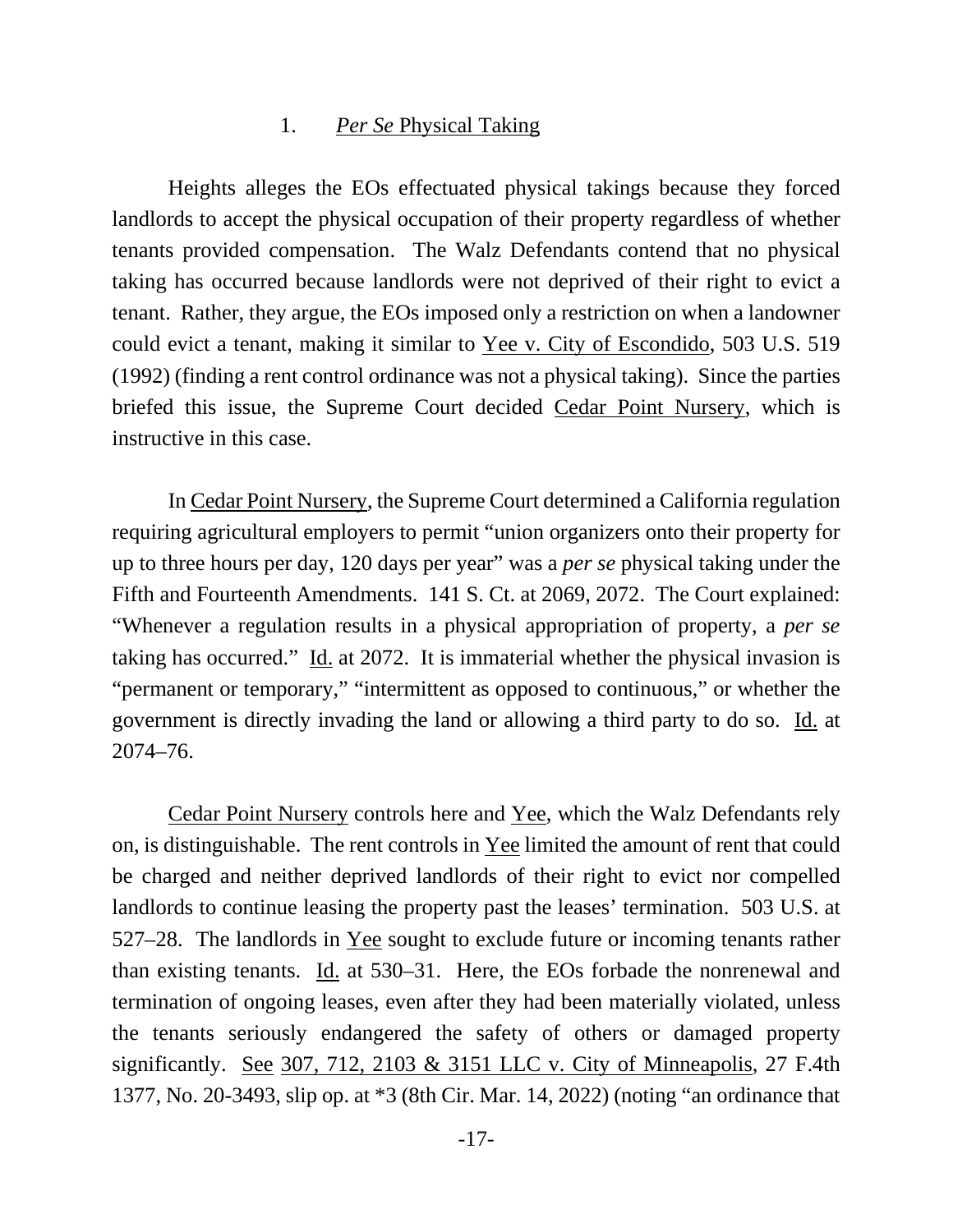would require landlords to rent to individuals they would otherwise reject might be a physical-invasion taking"). According to Heights' complaint, the EOs "turned every lease in Minnesota into an indefinite lease, terminable only at the option of the tenant." Heights has sufficiently alleged that the Walz Defendants deprived Heights of its right to exclude existing tenants without compensation. The well-pleaded allegations are sufficient to give rise to a plausible *per se* physical takings claim under Cedar Point Nursery.

#### 2. Non-Categorical Regulatory Taking

Heights has also alleged a non-categorical regulatory takings claim. Such a claim is an alternative to Heights' *per se* physical takings claim. Cedar Point Nursery, 141 S. Ct. at 2072 ("Whenever a regulation results in a physical appropriation of property, a *per se* taking has occurred, and Penn Cent. [Transp. Co. v. N.Y.C., 438 U.S. 104, 124 (1978)] has no place."). While both types of takings claims may not ultimately survive, at this stage of the proceedings, our review is limited to plausibility, not claim resolution.

That Heights closed on the properties shortly after the first EO was signed is immaterial to our analysis of the regulatory takings claim. See Palazzolo v. Rhode Island, 533 U.S. 606, 626–28 (2001) (rejecting the argument that a landowner who recently purchases a property with notice that it could be regulated by then-pending, but now effective legislation cannot assert a regulatory takings claim). Heights alleged in its complaint that the EOs constituted non-categorical regulatory takings because they deprived it of the economic and beneficial use and decision-making related to its property and investments. The Walz Defendants contend this claim fails because Heights did not plead facts showing either a diminution in its property value as a whole or a calculation of lost income. The Supreme Court has rejected the Walz Defendants' narrow view when it instructed courts not to "limit the parcel in an artificial manner to the portion of property targeted by the challenged regulation." Murr v. Wisconsin, 582 U.S. \_\_\_\_, 137 S. Ct. 1933, 1944 (2017) (citing Penn Cent. Transp. Co., 438 U.S. at 130). Here, since the EOs affected the lease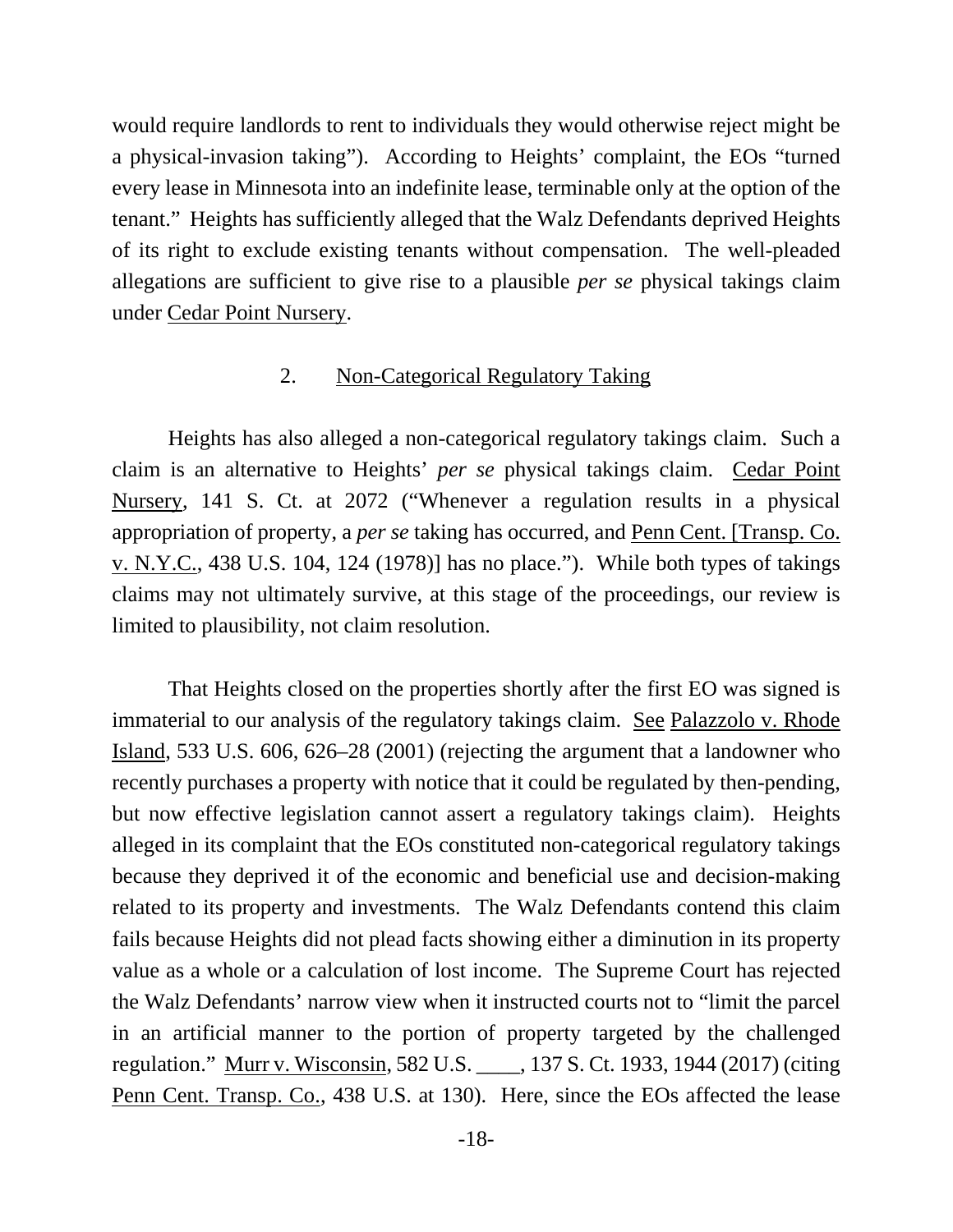terms of every residential unit (paying or non-paying), the allegedly taken property consists of all of Heights' residential rental property. See id. at 1944–45.

In determining whether a property use restriction is a "taking" under the Fifth Amendment, we balance three factors: (1) the "economic impact of the regulation on the claimant;" (2) "the extent to which the regulation has interfered with distinct investment-backed expectations;" and (3) the "character of the governmental action." Penn Cent. Transp. Co., 438 U.S. at 124; see also Cedar Point Nursery, 141 S. Ct. at 2072 (reaffirming Penn Central's "flexible test"). In discerning whether a taking has occurred, the first two factors are the main determinants, and "the third 'may be relevant.'" Hawkeye Commodity Promotions, Inc. v. Vilsack, 486 F.3d 430, 441–42 (8th Cir. 2007) (quoting Lingle v. Chevron U.S.A. Inc., 544 U.S. 528, 538–39 (2005)). The test is designed to "prevent the government from 'forcing some people alone to bear public burdens which, in all fairness and justice, should be borne by the public as a whole.'" Palazzolo, 533 U.S. at 618 (quoting Armstrong v. United States, 364 U.S. 40, 49 (1960)).

Heights alleged the EOs deprived it of receiving rental income and managing its property according to the leases' terms and Minnesota law. Also, as the district court noted, no landlord could have reasonably expected regulations of the duration and extent present in the EOs. Heights sufficiently pleaded the first two Penn Central factors: economic harm and interference with investment-backed expectations.

More dispute surrounds the third factor—the nature of the regulation. In certain instances, the Supreme Court has found that a regulation's effects are so publicly beneficial that the regulation "does not constitute a taking requiring Government compensation." Connolly v. Pension Benefit Guar. Corp., 475 U.S. 211, 225 (1986) (collecting cases). Heights asserts the EOs are not in this category because, in comparison to the legislation discussed in Connolly, the EOs were not as broadly beneficial, and they improperly imposed the public cost of fighting homelessness on a subset of the population: rental property owners.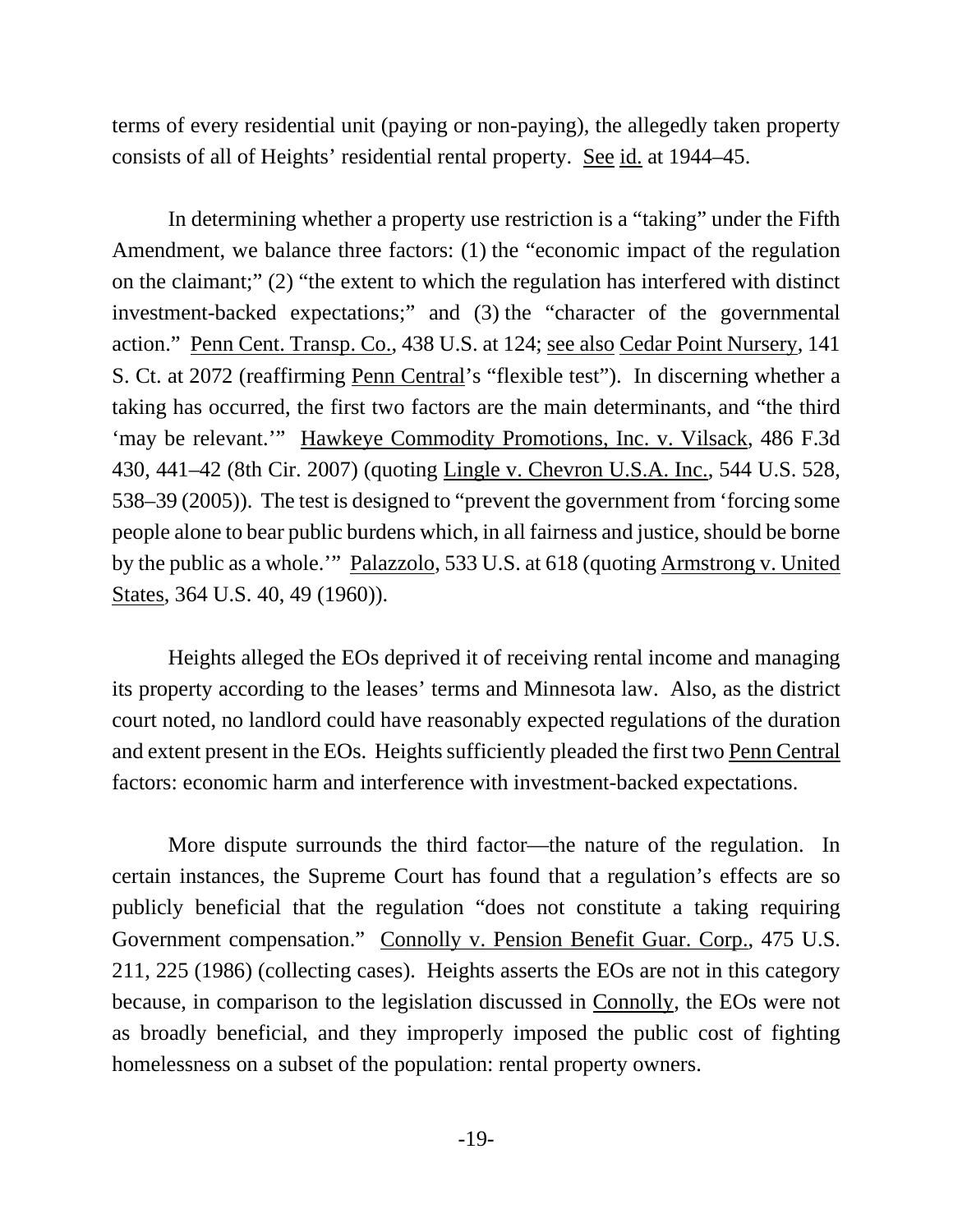Accepting the facts pleaded by Heights as true and construing all reasonable inferences in its favor, the EOs are not like the legislation in Connolly. The legislation in Connolly imposed proportional liability on employers when they withdrew from multiemployer pension plans to ensure employers funded their employees' vested pension obligations without leaving the few remaining participating employers to carry others' financial burdens. Id. at 226–28. In contrast, Heights alleged the EOs directly benefitted only some Minnesotans (residential renters) and perhaps incidentally benefitted others by not having more people in homeless shelters. But, as Heights highlights, those benefits were not the same widespread interests created by the pension protection program in Connolly. Additionally, the problem that the legislation in Connolly sought to solve was of a different nature than the issue here. Landlords do not impose their obligations on others when they exclude tenants who materially breach their leases in the same way that employers force others to pay for their own employees' benefits when they withdraw from multiemployer pension plans.

Considering the Supreme Court's recent pronouncement regarding the nowdefunct CDC eviction moratorium, we are unconvinced that as a matter of law the EOs are permissible non-compensable takings. As to the CDC eviction moratorium, which had narrower terms than the EOs, the Court noted:

The moratorium has put the applicants, along with millions of landlords across the country, at risk of irreparable harm by depriving them of rent payments with no guarantee of eventual recovery. Despite the [government]'s determination that landlords should bear a significant financial cost of the pandemic, many landlords have modest means. And preventing them from evicting tenants who breach their leases intrudes on one of the most fundamental elements of property ownership—the right to exclude.

### Ala. Ass'n of Realtors., 141 S. Ct. at 2489.

As Heights alleged, the EOs affected more than the collection of rent from tenants. "Property rights in a physical thing have been described as the rights 'to